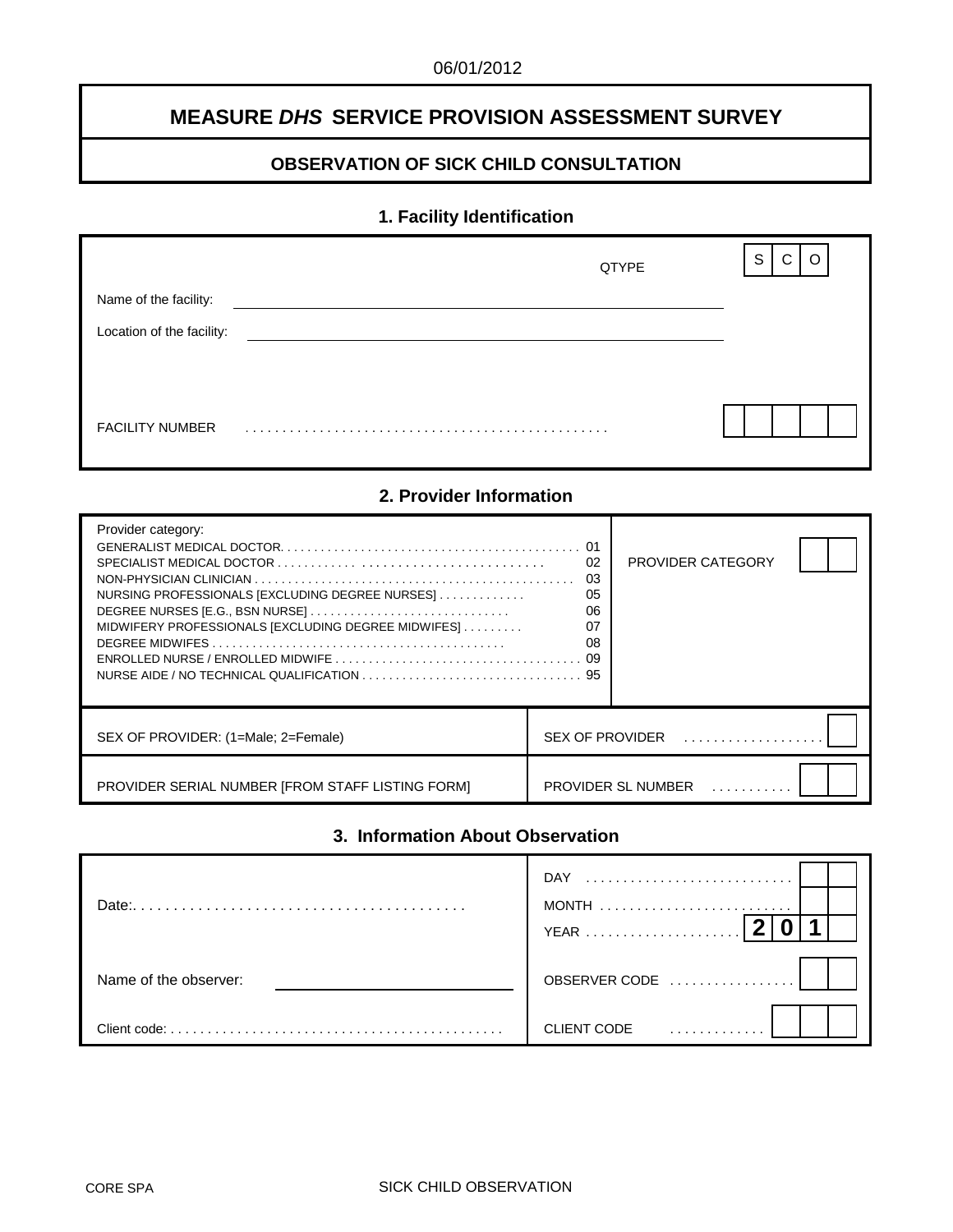## **4. OBSERVATION OF SICK CHILD CONSULTATION**

| NO. | <b>QUESTIONS</b>                                                                                                                                                                                                                                                                                                                                                                                                                                                                                                                                                                                                                                                                                                                                                                                                                                                                                                                                                                                                                                                                                                                                                                                                                                                    | CODING CLASSIFICATION                         | GO TO             |  |
|-----|---------------------------------------------------------------------------------------------------------------------------------------------------------------------------------------------------------------------------------------------------------------------------------------------------------------------------------------------------------------------------------------------------------------------------------------------------------------------------------------------------------------------------------------------------------------------------------------------------------------------------------------------------------------------------------------------------------------------------------------------------------------------------------------------------------------------------------------------------------------------------------------------------------------------------------------------------------------------------------------------------------------------------------------------------------------------------------------------------------------------------------------------------------------------------------------------------------------------------------------------------------------------|-----------------------------------------------|-------------------|--|
|     | BEFORE OBSERVING THE CONSULTATION, OBTAIN PERMISSION FROM BOTH THE SERVICE PROVIDER<br>AND THE CLIENT. MAKE SURE THAT THE PROVIDER KNOWS THAT YOU ARE NOT THERE TO EVALUATE<br>HIM OR HER, AND THAT YOU ARE NOT AN "EXPERT" TO BE CONSULTED DURING THE SESSION.                                                                                                                                                                                                                                                                                                                                                                                                                                                                                                                                                                                                                                                                                                                                                                                                                                                                                                                                                                                                     |                                               |                   |  |
|     | READ TO PROVIDER: Hello. I am [OBSERVER]. I am representing the [IMPLEMENTING ORG]<br>We are conducting a study of health facilities in [COUNTRY] with the goal of finding ways to improve the<br>delivery of services. I would like to observe your consultation with this client in order to understand how<br>services for sick children are provided in this facility.<br>Information from this observation is confidential. Neither your name nor that of the client will be recorded.<br>The information acquired during this observation may be used by the MOH or other organizations to<br>improve services, or for research on health services; however, neither your name nor the names of your<br>clients will be entered in any database.<br>Do you have any questions for me? If at any point you feel uncomfortable you can ask me to leave.<br>However, we hope you won't mind our observing your consultation.<br>Do I have your permission to be present at this consultation?<br>Interviewer's signature<br>(Indicates respondent's willingness to participate)                                                                                                                                                                                  | 2 <br>$\bf{0}$<br><b>MONTH</b><br>YEAR<br>DAY |                   |  |
| 100 | RECORD WHETHER PERMISSION WAS<br>RECEIVED FROM THE PROVIDER.                                                                                                                                                                                                                                                                                                                                                                                                                                                                                                                                                                                                                                                                                                                                                                                                                                                                                                                                                                                                                                                                                                                                                                                                        | YES 1                                         | $\rightarrow$ END |  |
| 101 | READ TO CLIENT: Hello, I am______________. I am representing the [IMPLEMENTING ORG]<br>We are conducting a study of health services in [COUNTRY]. I would like to be present while you<br>are receiving services today in order to understand how sick child services are provided in this facility.<br>We are not evaluating the [NURSE/DOCTOR/PROVIDER] or the facility. And although information from<br>this observation may be provided to researchers for analyses, neither your name nor the date of service<br>will be provided in any shared data, so your identity and any information about you will remain completely<br>confidential.<br>Please know that whether you decide to allow me to observe your visit is completely voluntary and that<br>whether you agree to participate or not will not affect the services you receive. If at any point you would<br>prefer I leave please feel free to tell me.<br>After the consultation, my colleague would like to talk with you about your experience here today. Do<br>you have any questions for me at this time? Do I have your permission to be present at this consultation?<br>Interviewer's signature<br>(Indicates respondent's willingness to participate)<br>RECORD WHETHER PERMISSION WAS | YES 1                                         |                   |  |
|     | RECEIVED FROM THE CARETAKER.                                                                                                                                                                                                                                                                                                                                                                                                                                                                                                                                                                                                                                                                                                                                                                                                                                                                                                                                                                                                                                                                                                                                                                                                                                        |                                               | $\rightarrow$ END |  |
| 102 | RECORD THE TIME THE OBSERVATION STARTED                                                                                                                                                                                                                                                                                                                                                                                                                                                                                                                                                                                                                                                                                                                                                                                                                                                                                                                                                                                                                                                                                                                                                                                                                             | .                                             |                   |  |
| 103 | IS THIS THE FIRST OBSERVATION FOR THIS<br><b>PROVIDER FOR THIS SERVICE?</b>                                                                                                                                                                                                                                                                                                                                                                                                                                                                                                                                                                                                                                                                                                                                                                                                                                                                                                                                                                                                                                                                                                                                                                                         | YES  1                                        |                   |  |
| 104 | RECORD SEX OF THE CHILD.<br>CONFIRM SEX OF CHILD WITH THE PROVIDER                                                                                                                                                                                                                                                                                                                                                                                                                                                                                                                                                                                                                                                                                                                                                                                                                                                                                                                                                                                                                                                                                                                                                                                                  | MALE  1<br>FEMALE  2                          |                   |  |

ı

J.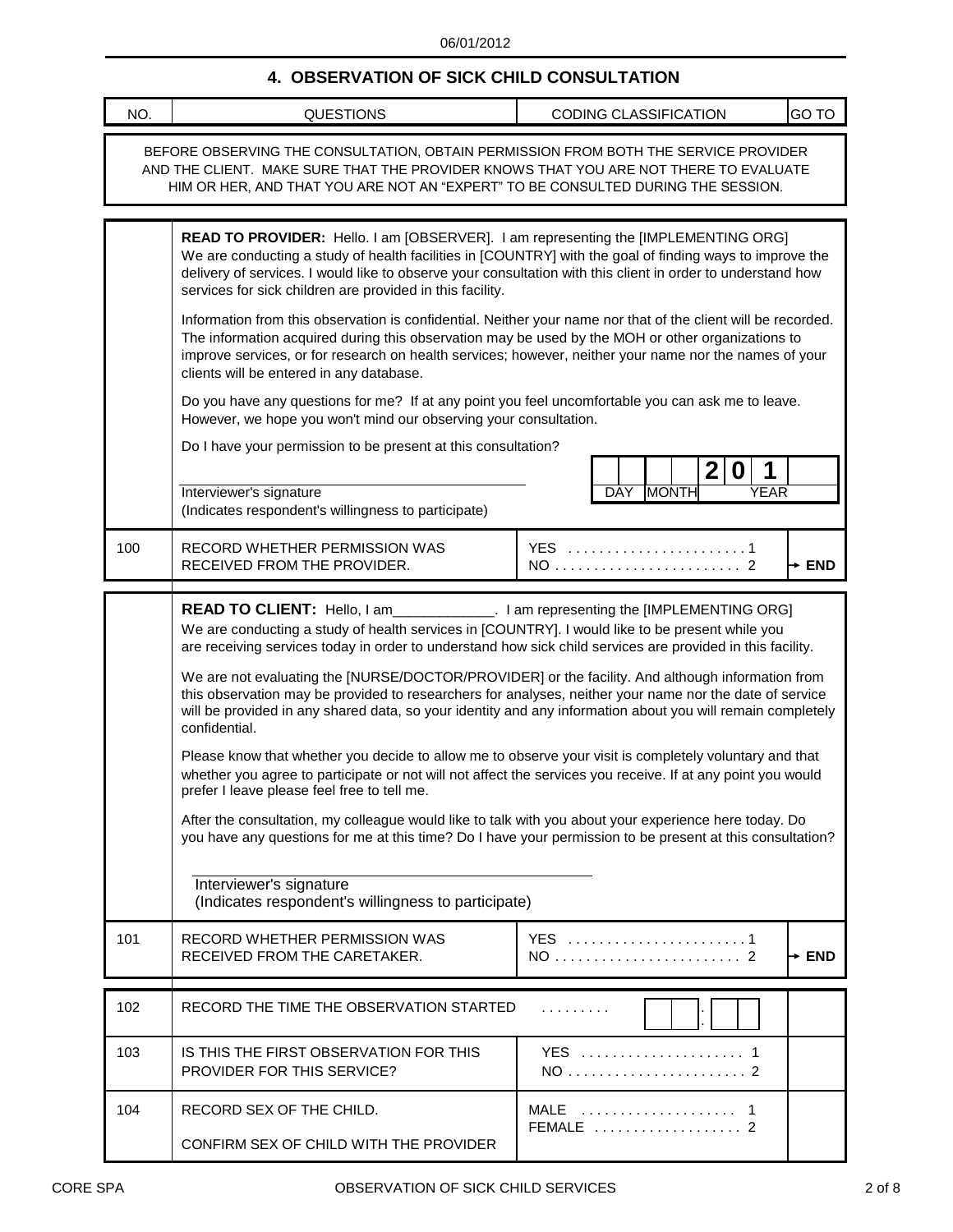### **5. PROVIDER INTERACTION WITH CARETAKER AND CHILD**

NO. QUESTIONS / OBSERVATIONS **THE OBSERVATION CLIENT. IF NO ACTION IN THE GROUP IS TAKEN, CIRCLE "Y" FOR EACH GROUP AT THE END OF FOR EACH OF THE GROUPS THAT FOLLOW, CIRCLE ANY ACTIONS TAKEN BY THE PROVIDER OR THE** CODES

### **CLIENT HISTORY**

| 105 | RECORD WHETHER A PROVIDER ASKED ABOUT OR WHETHER THE CARETAKER MENTIONED<br>THAT THE CHILD HAD ANY OF THE FOLLOWING MAIN SYMPTOMS |   |
|-----|-----------------------------------------------------------------------------------------------------------------------------------|---|
| 01  | Fever                                                                                                                             | A |
| 02  | Cough or difficult breathing (e.g., fast breathing or chest in-drawing)                                                           | B |
| 03  | Diarrhea                                                                                                                          | C |
| 04  | Ear pain or discharge                                                                                                             | D |
| 05  | None of the above                                                                                                                 | Y |
| 106 | RECORD WHETHER A PROVIDER ASKED ABOUT OR WHETHER THE CARETAKER MENTIONED<br>ANY OF THE FOLLOWING GENERAL DANGER SIGNS             |   |
| 01  | Child is unable to drink or breastfeed                                                                                            | A |
| 02  | Child vomits everything                                                                                                           | B |
| 03  | Child has had convulsions with this illness                                                                                       | C |
| 04  | None of the above                                                                                                                 | Υ |
| 107 | RECORD WHETHER A PROVIDER CHECKED FOR SUSPECTED SYMPTOMATIC HIV<br>INFECTION BY ASKING FOR ANY OF THE FOLLOWING:                  |   |
| 01  | Mother's HIV status                                                                                                               | A |
| 02  | TB infection in any parent in the last 5 years                                                                                    | B |
| 03  | Two or more episodes of diarrhea in child each lasting 14 days or more                                                            | C |
| 04  | None of the above                                                                                                                 | Y |

## **PHYSICAL EXAMS**

| 108 | RECORD WHETHER A PROVIDER PERFORMED ANY OF THE FOLLOWING PHYSICAL<br><b>EXAMINATIONS ON THE SICK CHILD</b> |          |
|-----|------------------------------------------------------------------------------------------------------------|----------|
| 01  | Took child's temperature by thermometer                                                                    | A        |
| 02  | Felt the child for fever or body hotness                                                                   | B        |
| 03  | Counted respiration (breaths) for 60 seconds                                                               | C        |
| 04  | Auscultated child (listen to chest with stethoscope) or count pulse                                        | D        |
| 05  | Checked skin turgor for dehydration (e.g., pinch abdominal skin)                                           | E        |
| 06  | Checked for pallor by looking at palms                                                                     | F        |
| 07  | Checked for pallor by looking at conjunctiva                                                               | G        |
| 08  | Looked into child's mouth                                                                                  | H        |
| 09  | Checked for neck stiffness                                                                                 |          |
| 10  | Looked in child's ear                                                                                      | J        |
| 11  | Felt behind child's ear                                                                                    | K        |
| 12  | Undressed child to examine (up to shoulders/down to ankles)                                                | L        |
| 13  | Pressed both feet to check for edema                                                                       | M        |
| 14  | Weighed the child                                                                                          | N        |
| 15  | Plotted weight on growth chart                                                                             | $\Omega$ |
| 16  | Checked for enlarged lymph nodes in 2 or more of the following sites: neck, axillae, groin                 | P        |
| 17  | None of the above                                                                                          | Y        |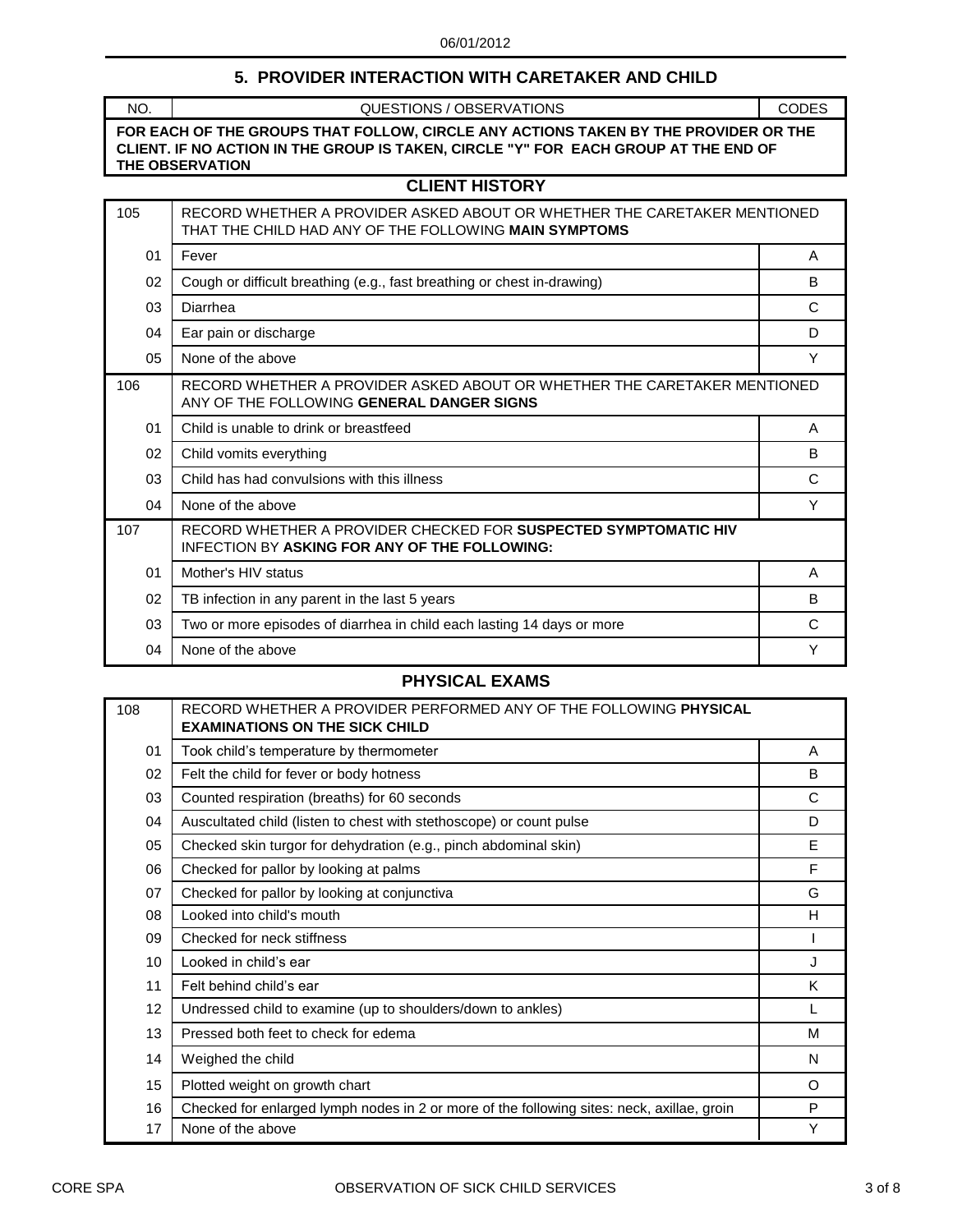| <b>OTHER ASSESSMENTS</b> |
|--------------------------|
|--------------------------|

| 109 | RECORD WHETHER A PROVIDER ASKED ABOUT OR PERFORMED OTHER ASSESSMENTS<br>OF THE CHILD'S HEALTH BY DOING ANY OF THE FOLLOWING:                                    |    |
|-----|-----------------------------------------------------------------------------------------------------------------------------------------------------------------|----|
| 01  | Offered the child something to drink or asked the mother to put the child to the breast<br>MARK AS YES IF YOU OBSERVE CHILD DRINKS OR BREASTFEEDS DURING VISIT  | A  |
| 02  | Asked about normal feeding habits or practices when the child is not ill                                                                                        | B  |
| 03  | Asked about normal <b>breastfeeding</b> habits or practices when the child is not ill                                                                           | C  |
| 04  | Asked about feeding or breastfeeding habits or practices for child during this illness                                                                          | D  |
| 05  | Mentioned the child's weight or growth to the caretaker, or discussed growth chart                                                                              | E. |
| 06  | Looked at the child's immunization card or asked caretaker about child vaccination<br>history                                                                   | F  |
| 07  | Asked if child received Vitamin A within past 6 months                                                                                                          | G  |
| 08  | Looked at the child's health card either before beginning the consultation, or while<br>collecting information from the caretaker, or while examining the child | H  |
|     | THIS ITEM MAY BE EITHER THE VACCINATION CARD OR OTHER HEALTH CARD                                                                                               |    |
| 09  | Wrote on the child's health card                                                                                                                                |    |
| 10  | Asked if child received any de-worming medication in last 6 months                                                                                              | J  |
| 11  | None of the above                                                                                                                                               | Υ  |

### **COUNSELING OF CARETAKER**

| 110 | RECORD WHETHER A PROVIDER DID ANY OF THE FOLLOWING                                       |   |
|-----|------------------------------------------------------------------------------------------|---|
| 01  | Provided general information about feeding or breastfeeding the child even when not sick | А |
| 02  | Told the caretaker to give extra fluids to the child during this illness                 | в |
| 03  | Told the caretaker to continue feeding the child during this illness                     |   |
| 04  | Told the caretaker what illness(es) the child has                                        |   |
| 05  | Described signs and/or symptoms in the child for which to immediately bring child back   |   |
| 06  | Used a visual aid to educate caretaker                                                   | F |
| 07  | None of the above                                                                        |   |

### **ADDITIONAL COUNSELING**

| 111 | RECORD WHETHER A PROVIDER DID ANY OF THE FOLLOWING<br>THIS REFERS ONLY TO MEDICINES THAT THE CARETAKER WILL GIVE THE SICK CHILD AT<br>HOME AND DOES NOT INCLUDE ANY MEDICINE GIVEN TO THE CHILD DURING<br>CONSULTATION (E.G., ORS OR PAIN MEDICINE) FOR URGENT TREATMENT OF SYPMTOMS. |   |
|-----|---------------------------------------------------------------------------------------------------------------------------------------------------------------------------------------------------------------------------------------------------------------------------------------|---|
| 01  | Prescribed or provided oral medications during or after consultation                                                                                                                                                                                                                  | A |
| 02  | Explained how to administer oral treatment(s)                                                                                                                                                                                                                                         | В |
| 03  | Asked the caretaker to repeat the instructions for giving medications at home                                                                                                                                                                                                         |   |
| 04  | Gave the first dose of the oral treatment                                                                                                                                                                                                                                             |   |
| 05  | Discuss follow-up visit for the sick child                                                                                                                                                                                                                                            | F |
| 06  | None of the above                                                                                                                                                                                                                                                                     |   |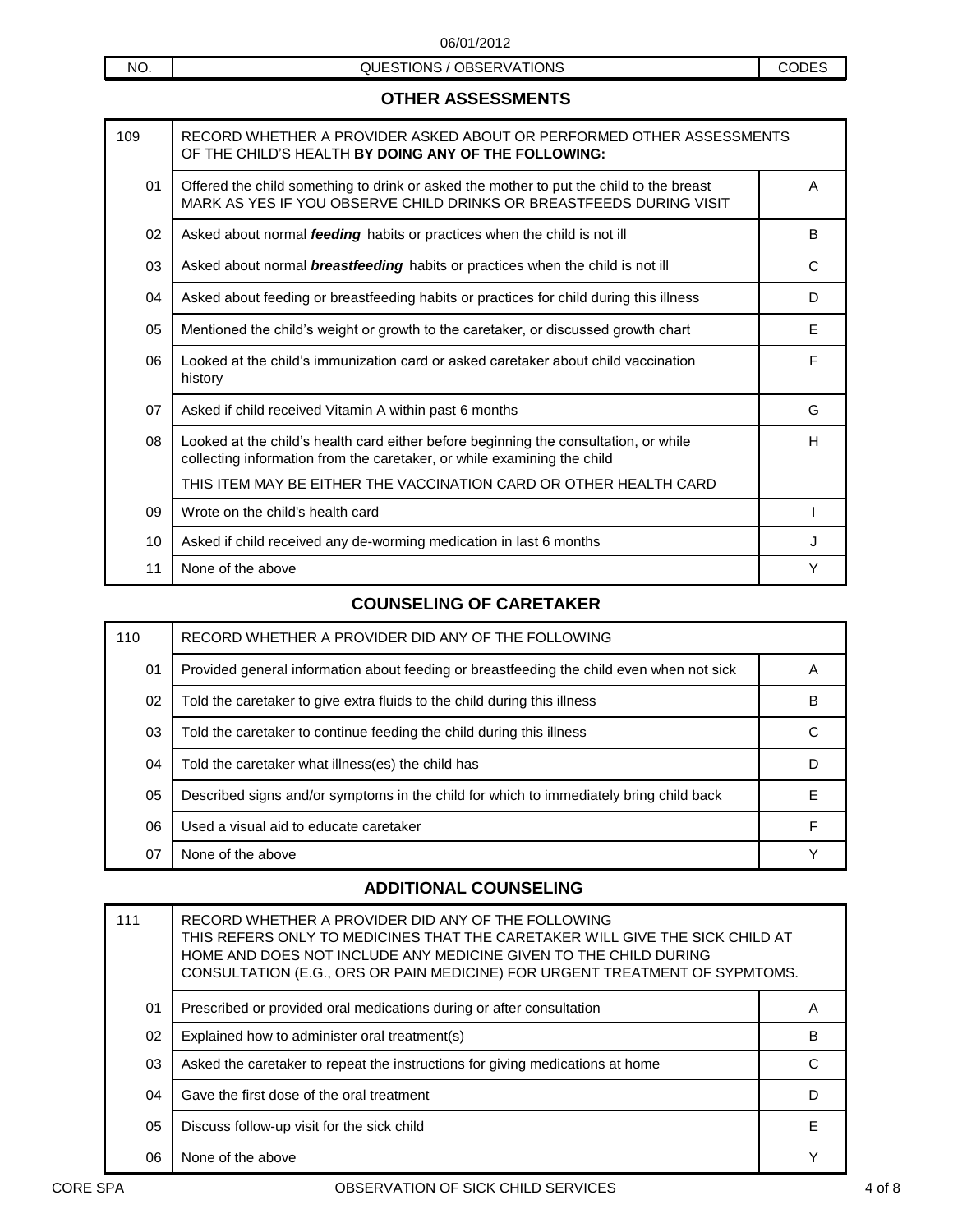NO. NO. 200ESTIONS / OBSERVATIONS

## **REFERRALS AND ADMISSIONS**

| 112 | RECORD WHETHER THE PROVIDER DID ANY OF THE FOLLOWING                                                              |                                                                                                                                                                                                       |                   |   |
|-----|-------------------------------------------------------------------------------------------------------------------|-------------------------------------------------------------------------------------------------------------------------------------------------------------------------------------------------------|-------------------|---|
| 01  | RECOMMEND THAT CHILD BE HOSPITALIZED URGENTLY (I.E., ADMITTED TO<br>THE HOSPITAL OR REFERRED TO ANOTHER HOSPITAL) |                                                                                                                                                                                                       |                   | A |
| 02  | REFERRED CHILD TO ANOTHER PROVIDER WITHIN FACILITY FOR OTHER CARE                                                 |                                                                                                                                                                                                       |                   | B |
| 03  | REFERRED CHILD FOR A LABORATORY TEST WITHIN OR OUTSIDE FACILITY                                                   |                                                                                                                                                                                                       |                   | C |
| 04  | EXPLAINED THE REASON FOR (ANY) REFERRAL                                                                           |                                                                                                                                                                                                       |                   | D |
| 05  | <b>GAVE REFERRAL SLIP TO CARETAKER</b>                                                                            |                                                                                                                                                                                                       | E                 |   |
| 06  | EXPLAINED WHERE (OR TO WHOM) TO GO                                                                                |                                                                                                                                                                                                       | F                 |   |
| 07  | PROVIDER EXPLAINED WHEN TO GO FOR REFERRAL                                                                        |                                                                                                                                                                                                       |                   | G |
| 08  | NONE OF THE ABOVE                                                                                                 |                                                                                                                                                                                                       |                   | Y |
| 113 | WHAT WAS THE OUTCOME OF THIS<br>CONSULTATION?<br><b>[THIS IS THE POINT WHEN THE</b><br>OBSERVATION IS CONCLUDED]  | TREATED AND SENT HOME<br>CHILD REFERRED TO<br>PROVIDER, SAME FACILITY<br>CHILD ADMITTED, SAME<br>$FACILITY. \ldots \ldots \ldots \ldots$<br>CHILD SENT TO LAB.<br>CHILD REFERRED TO<br>OTHER FACILITY | -2<br>3<br>4<br>5 |   |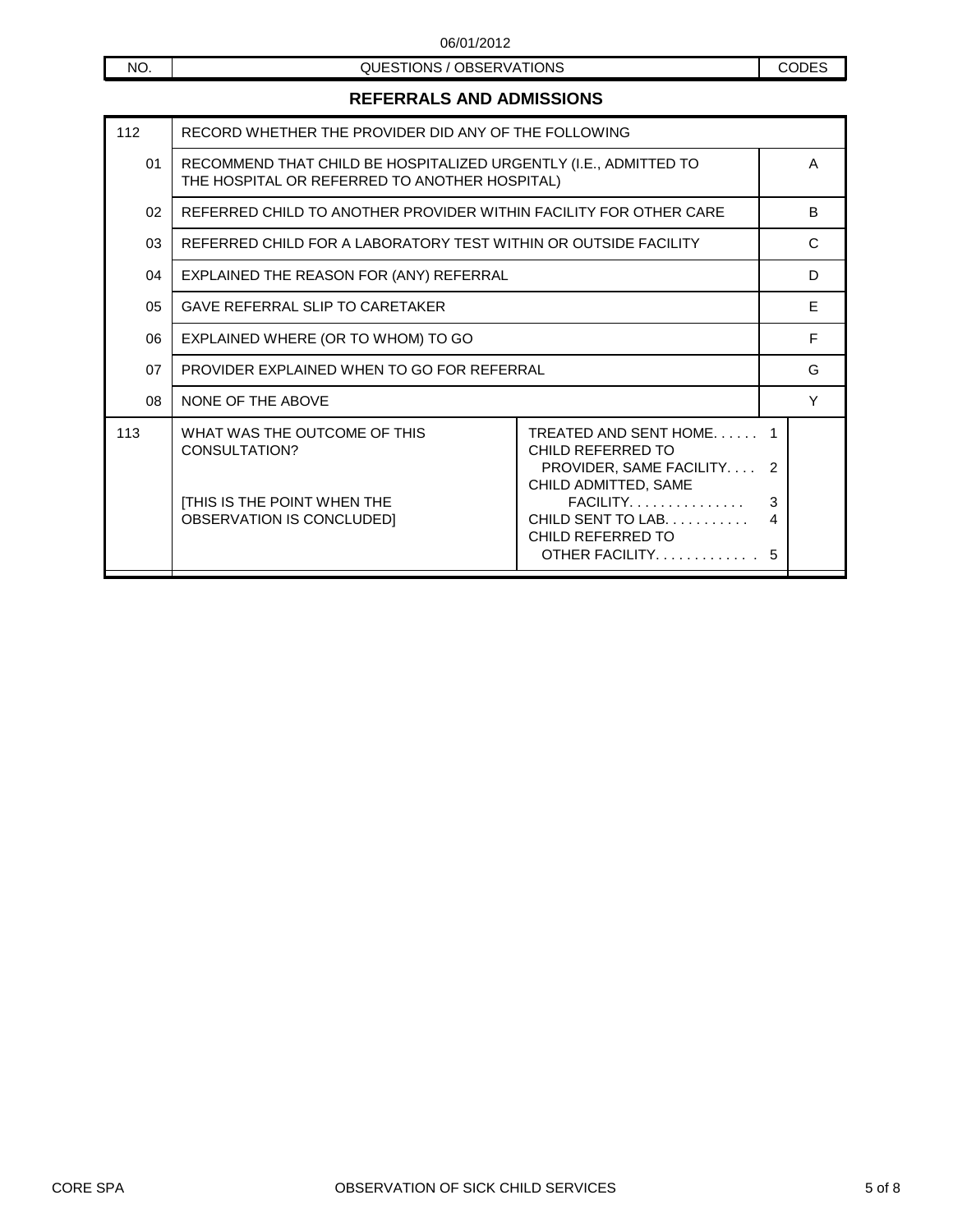# NO. NO. NO. 200ESTIONS / OBSERVATIONS

### **6. DIAGNOSIS**

ASK THE PROVIDER TO TELL YOU THE DIAGNOSIS FOR THE SICK CHILD. IF A DIAGNOSIS OF DEHYDRATION WAS MADE, ASK IF IT WAS SEVERE, MILD, OR MODERATE AND INDICATE ACCORDINGLY. FOR ANY OTHER DIAGNOSIS, SIMPLY CIRCLE THE DIAGNOSIS MADE.

|     | DIAGNOSIS (OR MAIN SYMPTOM, IF NO DIAGNOSIS)            |                               |  |
|-----|---------------------------------------------------------|-------------------------------|--|
| 201 | <b>DEHYDRATION</b>                                      |                               |  |
|     |                                                         | $\mathbf{1}$<br>2<br>3<br>4   |  |
| 202 | <b>RESPIRATORY SYSTEM</b>                               |                               |  |
|     |                                                         | A<br>в<br>С<br>D<br>E<br>Y    |  |
| 203 | <b>DIGESTIVE SYSTEM / INTESTINAL</b>                    |                               |  |
|     |                                                         | A<br>в<br>С<br>X<br>Υ         |  |
| 204 | <b>MALARIA</b>                                          |                               |  |
|     |                                                         | $\mathbf{1}$<br>2<br>3<br>4   |  |
| 205 | <b>FEVER/MEASLES</b>                                    |                               |  |
|     | MEASLES WITH COMPLICATIONS (E.G., MOUTH/EYE OR SEVERE). | 1<br>$\overline{2}$<br>3<br>4 |  |
| 206 | <b>EAR</b>                                              |                               |  |
|     |                                                         | Α<br>В<br>C<br>X<br>Y         |  |
| 207 | <b>THROAT</b>                                           |                               |  |
|     |                                                         | 1<br>2<br>3                   |  |
| 208 | <b>OTHER DIAGNOSIS</b>                                  |                               |  |
|     |                                                         | 1                             |  |
|     |                                                         | 2                             |  |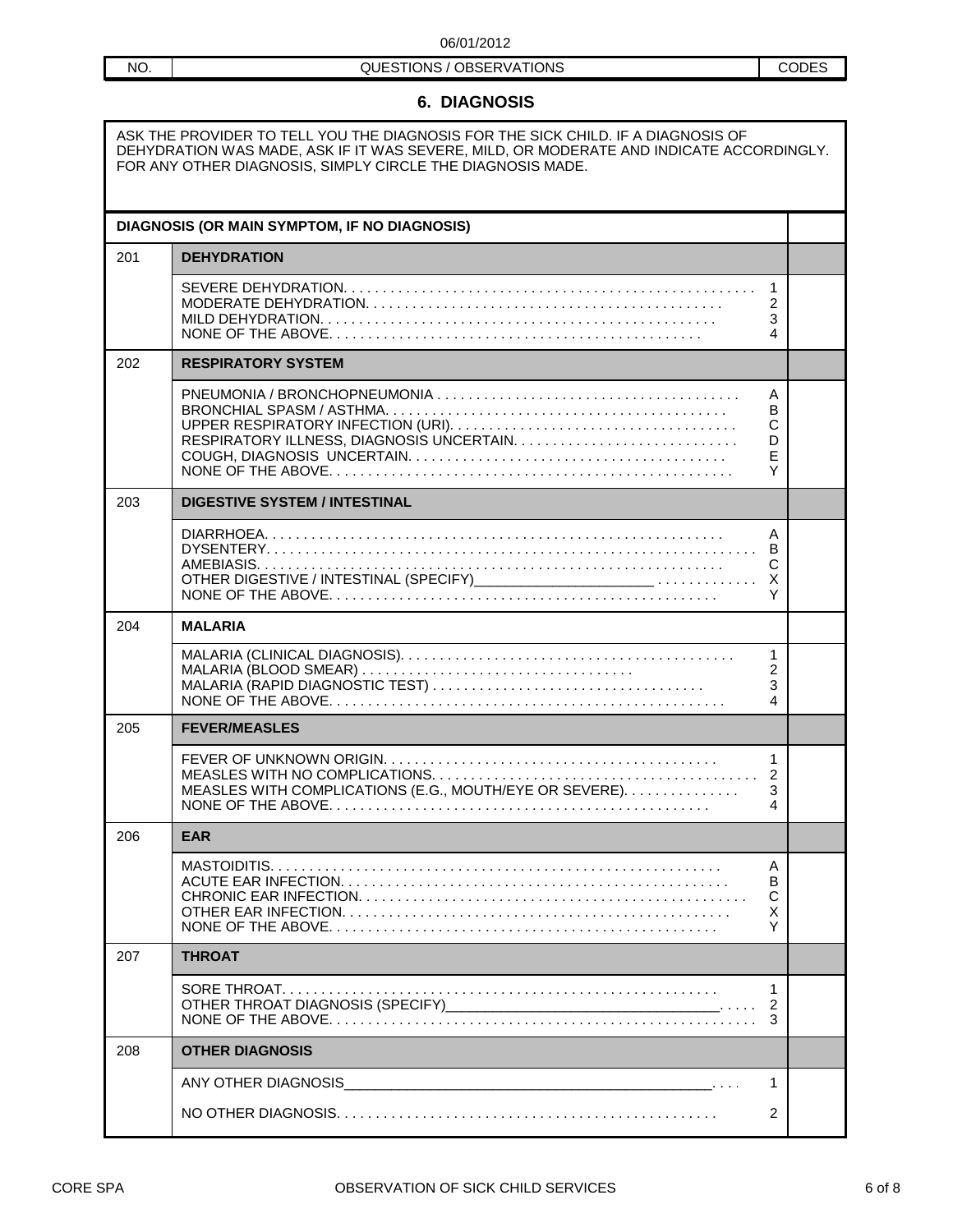NO. NO. NO. 200ESTIONS / OBSERVATIONS

| <b>7. TREATMENT</b>                                                                  |                                                                                                                                                                      |              |  |  |  |
|--------------------------------------------------------------------------------------|----------------------------------------------------------------------------------------------------------------------------------------------------------------------|--------------|--|--|--|
| ASK ABOUT THE TREATMENT THAT WAS EITHER PRESCRIBED OR PROVIDED. PROMPT IF NECESSARY. |                                                                                                                                                                      |              |  |  |  |
| 209                                                                                  | Did you prescribe any treatment today for this<br>child?<br>IF YES, CIRCLE ALL TREATMENTS THAT<br>WERE PRESCRIBED OR PROVIDED TO CHILD<br>IN THE FOLLOWING QUESTIONS | 215          |  |  |  |
| 210                                                                                  | <b>GENERAL TREATMENT</b>                                                                                                                                             |              |  |  |  |
| 01                                                                                   | <b>BENZYL PENICILLIN INJECTION</b>                                                                                                                                   |              |  |  |  |
| 02                                                                                   | OTHER ANTIBIOTIC INJECTION                                                                                                                                           |              |  |  |  |
| 03                                                                                   | <b>OTHER INJECTION</b>                                                                                                                                               |              |  |  |  |
| 04                                                                                   | <b>CO-TRIMOXAZOLE TABLETS</b>                                                                                                                                        |              |  |  |  |
| 05                                                                                   | <b>CO-TRIMOXAZOLE SYRUP</b>                                                                                                                                          |              |  |  |  |
| 06                                                                                   | AMOXICILLIN CAPSULES                                                                                                                                                 |              |  |  |  |
| 07                                                                                   | <b>AMOXICILLIN SYRUP</b>                                                                                                                                             |              |  |  |  |
| 08                                                                                   | OTHER ANTIBIOTIC TABLET/SYRUP                                                                                                                                        |              |  |  |  |
| 09                                                                                   | PARACETAMOL                                                                                                                                                          |              |  |  |  |
| 10                                                                                   | OTHER FEVER REDUCING MEDICINE                                                                                                                                        |              |  |  |  |
| 11                                                                                   | <b>ZINC</b>                                                                                                                                                          |              |  |  |  |
| 12<br>13                                                                             | VITAMINS (OTHER THAN VITAMIN A)<br>COUGH SYRUPS/OTHER MEDICATION                                                                                                     |              |  |  |  |
| 14                                                                                   | NONE OF THE ABOVE                                                                                                                                                    | M<br>Y       |  |  |  |
| 211                                                                                  | <b>RESPIRATORY</b>                                                                                                                                                   |              |  |  |  |
| 01                                                                                   | NEBULISER OR INHALER                                                                                                                                                 | A            |  |  |  |
| 02                                                                                   | INJECTABLE BRONCHODILATOR (E.G., ADRENALINE)                                                                                                                         |              |  |  |  |
| 03                                                                                   | ORAL BRONCHODILATOR                                                                                                                                                  |              |  |  |  |
| 04                                                                                   | DRY EAR BY WICKING                                                                                                                                                   | D            |  |  |  |
| 05                                                                                   | NONE OF THE ABOVE                                                                                                                                                    |              |  |  |  |
| 212                                                                                  | <b>MALARIA</b>                                                                                                                                                       |              |  |  |  |
| 01                                                                                   | <b>INJECTABLE QUININE</b>                                                                                                                                            | Α            |  |  |  |
| 02                                                                                   | INJECTABLE ARTEMETHER / ARTESUNATE                                                                                                                                   | B            |  |  |  |
| 03                                                                                   | OTHER INJECTABLE ANTIMALARIAL (E.G., FANSIDAR)                                                                                                                       | C            |  |  |  |
| 04                                                                                   | SUPPOSITORY ARTEMETHER / ARTESUNATE                                                                                                                                  |              |  |  |  |
| 05                                                                                   | ORAL ACT/AL (E.G., COARTEM)                                                                                                                                          | E.           |  |  |  |
| 06                                                                                   | ORAL ARTEMETER / ARTESUNATE                                                                                                                                          |              |  |  |  |
| 07                                                                                   | ORAL AMODIAQUINE                                                                                                                                                     | G            |  |  |  |
| 08                                                                                   | ORAL FANSIDAR (SP)                                                                                                                                                   | H            |  |  |  |
| 09                                                                                   | ORAL QUININE                                                                                                                                                         | $\mathsf{I}$ |  |  |  |
| 10                                                                                   | OTHER ORAL ANTIMALARIAL                                                                                                                                              | J            |  |  |  |
| 11                                                                                   | NONE OF THE ABOVE                                                                                                                                                    | Y            |  |  |  |